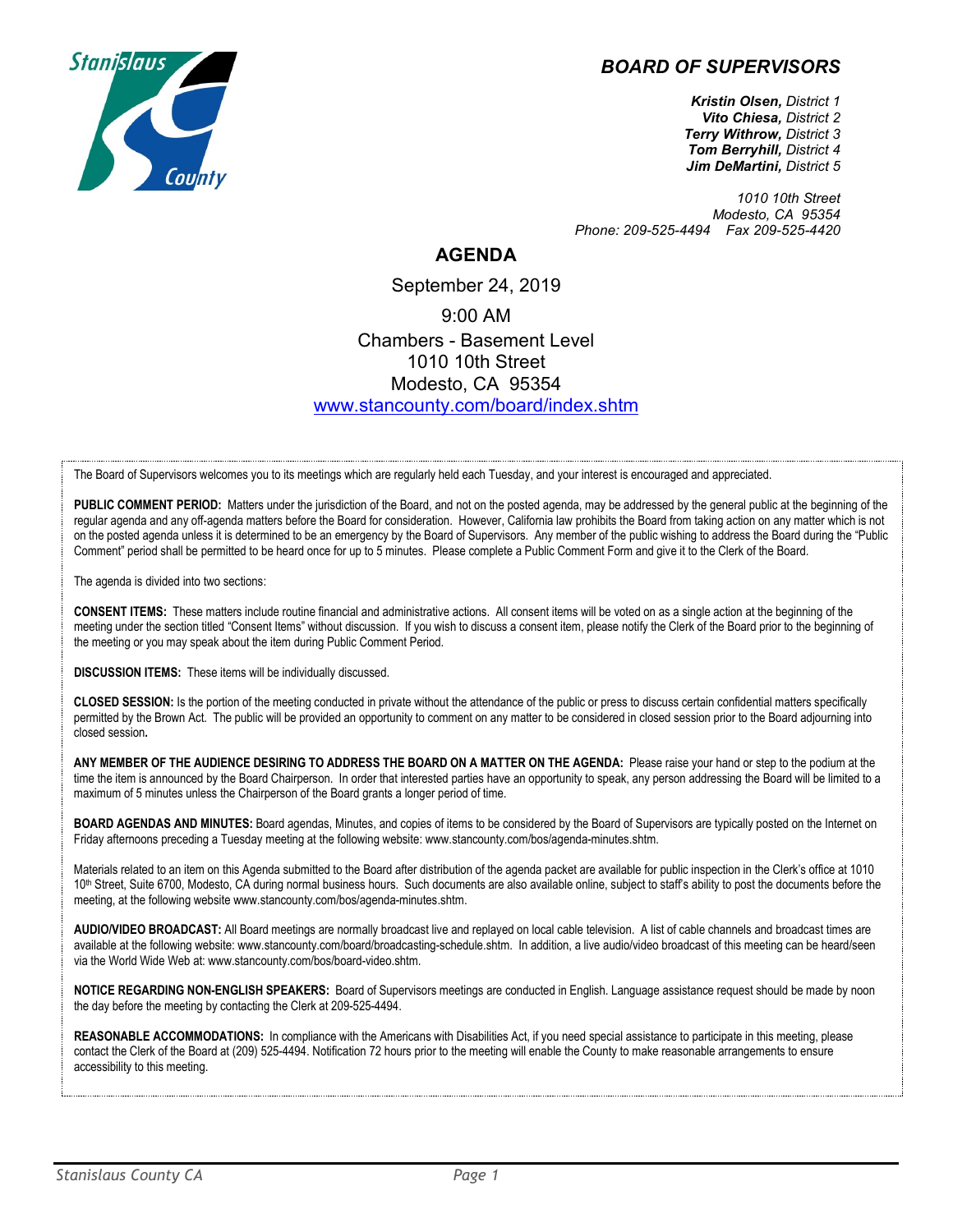- 1. Pledge Allegiance to the Flag
- 2. Invocation
- 3. Presentation
	- A. Presentation of a Check from the Stanislaus Community Foundation for the Area Agency on Aging Senior Meals on Wheels Program
	- B. Employee Service Awards:

## **Honored for Twenty-Five Years of Service:**

| MaElena Rico-Smith - | Behavioral Health & Recovery Services |
|----------------------|---------------------------------------|
| Marycruz Vargas      | Behavioral Health & Recovery Services |

## **Honored for Thirty Years of Service:**

Annette Patton - Animal Services

- 4. Public Comment Period
- 5. Consent Calendar
	- A. Miscellaneous
		- 1. Approval of the Minutes for September 17, 2019 [\(View Item\)](http://www.stancounty.com/bos/minutes/2019/min09-17-19.pdf)
		- 2. Approval to Adopt and Waive the Second Reading of Ordinance C.S. 1254 to Amend Stanislaus County Code Chapter 11.16, Highway Weight Limits and Alternative Routes [\(View Item\)](http://www.stancounty.com/bos/agenda/2019/20190924/A02.pdf)
		- 3. Approval to Proclaim October 2019 as Italian American Heritage Month in Stanislaus County [\(View Item\)](http://www.stancounty.com/bos/agenda/2019/20190924/A03.pdf)
		- 4. Approval to Proclaim the Week of September 29, 2019 through October 5, 2019 as Stanislaus County Diversity Awareness Week [\(View Item\)](http://www.stancounty.com/bos/agenda/2019/20190924/A04.pdf)
		- 5. Approval to Proclaim the Intent to Participate in the 2019 Great California ShakeOut Earthquake Drill [\(View Item\)](http://www.stancounty.com/bos/agenda/2019/20190924/A05.pdf)
	- B. Chief Executive Office
		- 1. Approval of the Contract with the California Department of Public Health for the Special Supplemental Nutrition Program for Women, Infants, and Children (WIC) from October 1, 2019 through September 30, 2022 – Health Services Agency [\(View Item\)](http://www.stancounty.com/bos/agenda/2019/20190924/B01.pdf)
		- 2. Acceptance of the Stanislaus County Treasury Pool August 2019 Monthly Investment Report – Treasurer / Tax Collector [\(View Item\)](http://www.stancounty.com/bos/agenda/2019/20190924/B02.pdf)
		- 3. Acceptance of an Update in Accordance with Public Contract Code Sections 20134 and 22050 for Emergency Remediation/Repairs at 10th Street Place, to Repair Water Damage and Restore Essential Government Operations – Chief Executive Office [\(View Item\)](http://www.stancounty.com/bos/agenda/2019/20190924/B03.pdf)
		- 4. Approval to Set a Public Hearing on October 22, 2019 at the 9:00 a.m. Meeting to Introduce and Waive the First Reading of an Ordinance to Amend Existing Fees for the County Clerk-Recorder – Elections [\(View Item\)](http://www.stancounty.com/bos/agenda/2019/20190924/B04.pdf)
		- 5. Approval to Adopt the Fiscal Year 2019/2020 Property Tax Rates – Auditor-Controller [\(View Item\)](http://www.stancounty.com/bos/agenda/2019/20190924/B05.pdf)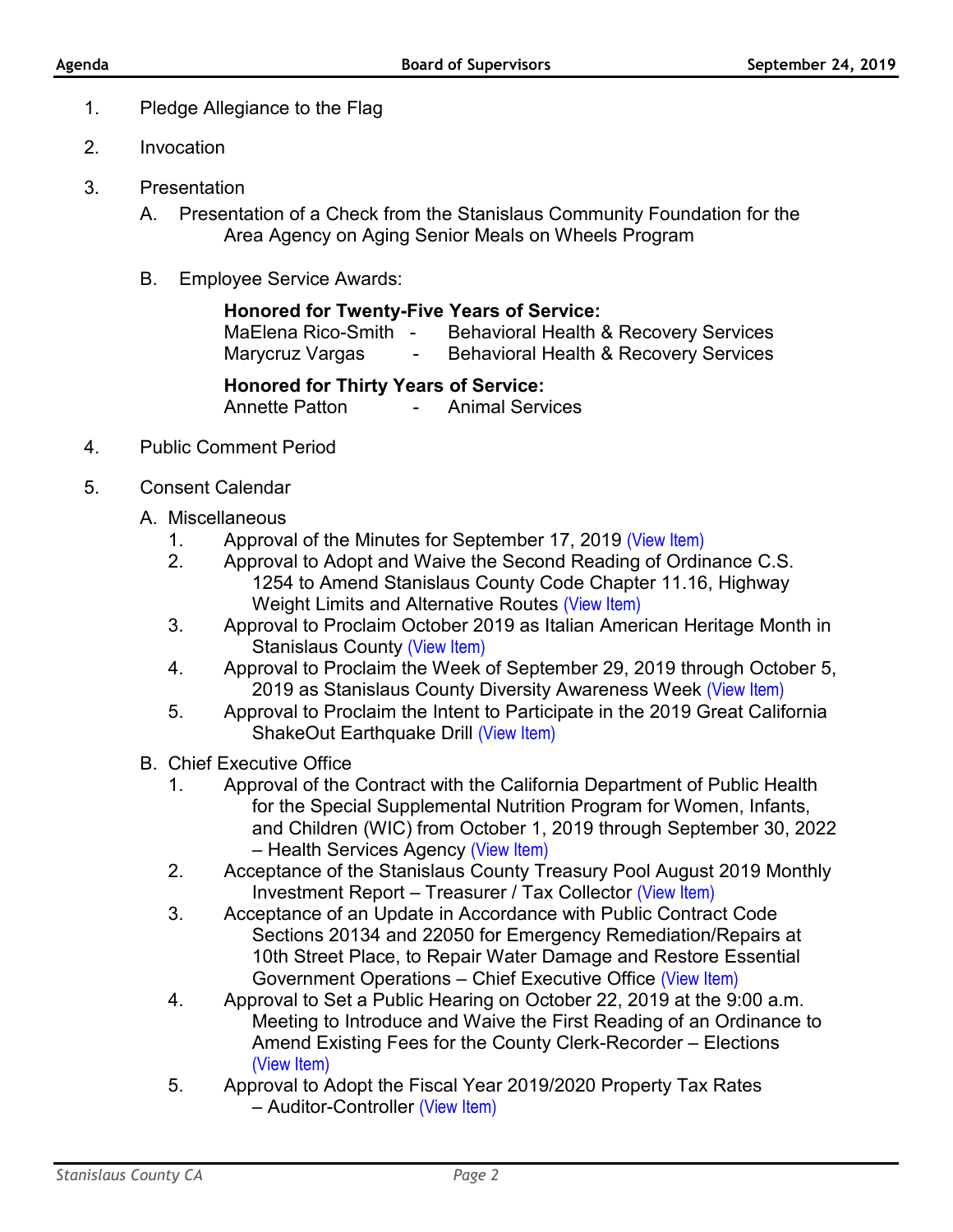| Agenda |    | <b>Board of Supervisors</b>                                                                                                                                                                                                                                                                          | September 24, 2019 |
|--------|----|------------------------------------------------------------------------------------------------------------------------------------------------------------------------------------------------------------------------------------------------------------------------------------------------------|--------------------|
|        | 6. | Approval of an Update on the Homeless Facility Plan and Partnership<br>Between the County, the City of Modesto and The Salvation Army in<br>Accordance with the Provisions of the Public Contract Code and<br>Related Matters – Chief Executive Office (View Item)                                   |                    |
|        | 7. | Acceptance of an Update on the Public Safety Center West, Minimum<br>Housing Unit One, and Support Services Building Secure Electronics<br>and Fire-Life Safety Project in Accordance with the Provisions of the<br>Public Contract Code and Related Matters - Chief Executive Office<br>(View Item) |                    |
|        | 8. | Approval of an Agreement Between the Department of Aging and<br>Veterans Services and the California Department of Aging to Provide<br>Supplemental Nutrition Assistance Program Education Services to<br>Low-Income Older Adults – Aging and Veteran Services (View Item)                           |                    |
|        | 9. | Approval to Increase the Behavioral Health and Recovery Services<br>Support Services Revolving Fund from \$8,000 to \$30,000 - Behavioral<br>Health & Recovery Services (View Item)                                                                                                                  |                    |
|        |    | C. Department of Public Works                                                                                                                                                                                                                                                                        |                    |
|        | 1. | Approval of an Agreement for Acquisition of Property for the McHenry<br>Avenue Widening Project, Grantor: Lu Good Fortune Investment, LLC<br>(View Item)                                                                                                                                             |                    |
|        | 2. | Approval of an Agreement for Acquisition of Property for the McHenry<br>Avenue Widening Project, Grantor: Todd and Ryan Rausch (View Item)                                                                                                                                                           |                    |
|        |    |                                                                                                                                                                                                                                                                                                      |                    |

- Avenue Widening Project, Grant 3. Approval of an Agreement for Acquisition of Property for the McHenry Avenue Widening Project, Grantor: River Bluff Ranch, LLC [\(View Item\)](http://www.stancounty.com/bos/agenda/2019/20190924/C03.pdf)
- 4. Approval of an Agreement for Temporary Construction Easement for the St. Francis Road over MID Main Canal Bridge Replacement Project, Grantor: BPL Properties [\(View Item\)](http://www.stancounty.com/bos/agenda/2019/20190924/C04.pdf)
- 5. Approval to Award a Contract for Engineering Design Services to Siegfried Engineering of Modesto California for the County Corporate Yard Phase II Project [\(View Item\)](http://www.stancounty.com/bos/agenda/2019/20190924/C05.pdf)
- 6. Approval to Declare Pursuant to Public Contract Code Section 22031 the County's Intention to Use County Workforce to Perform New Road and Road Reconstruction Projects on Arnold Avenue, Euclid Avenue, Mitchell Road, Powell Road, Tim Bell Road, and Zeering Road [\(View Item\)](http://www.stancounty.com/bos/agenda/2019/20190924/C06.pdf)
- D. Department of Planning and Community Development
	- 1. Approval to Set a Public Hearing on October 22, 2019, at the 9:00 A.M. Meeting, to Consider the Planning Commission's Recommendation for Denial of Use Permit and Development Agreement Application No. PLN2018-0115, Empire Health and Wellness, Request to Establish a Commercial Cannabis Retail Business With Delivery Services, Located at 4725 Yosemite Boulevard (State Route 132), Between A and B Streets, in the Community of Empire [\(View Item\)](http://www.stancounty.com/bos/agenda/2019/20190924/D01.pdf)
- E. County Counsel
- 6. Discussion